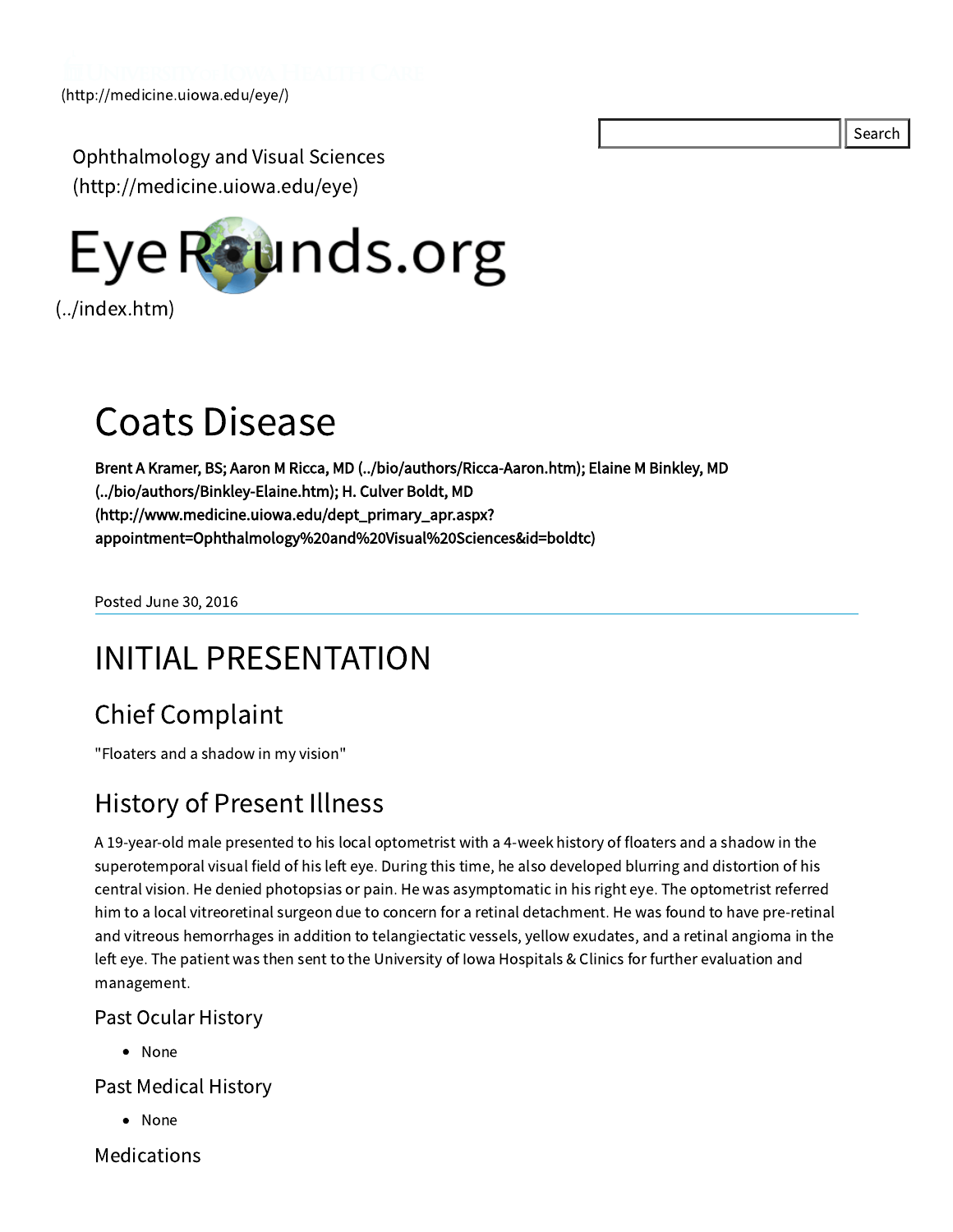• None

#### Allergies

• None

#### Family History

- Cataracts
- Diabetes mellitus type 2

#### Social History

- No tobacco use
- No alcohol use
- No illicit drug use

#### Review of Systems

Negative except as detailed in the history of present illness

# OCULAR EXAMINATION

## Visual Acuity without correction

- Right eye (OD): 20/20 Snellen, no improvement with pinhole testing
- Left eye (OS): 20/60+2 Snellen, no improvement with pinhole testing

## Intraocular Pressure (IOP)

- OD: 16 (Tonopen)
- OS: 14 (Tonopen)

## Pupils

- OD: 6 mm in dark, 2.5 mm in light, no relative afferent pupillary defect (RAPD)
- OS: 6 mm in dark, 4 mm in light, 0.9-1.2 log unit RAPD

## Confrontation visual fields

- OD: Full to confrontation
- OS: Full to confrontation

## External

Both eyes (OU): Within normal limits

## Slit lamp exam

- Lids/lashes: Normal OU
- Conjunctiva/sclera: White and quiet OU
- Cornea: Clear OU
- Anterior chamber: Deep and quiet OU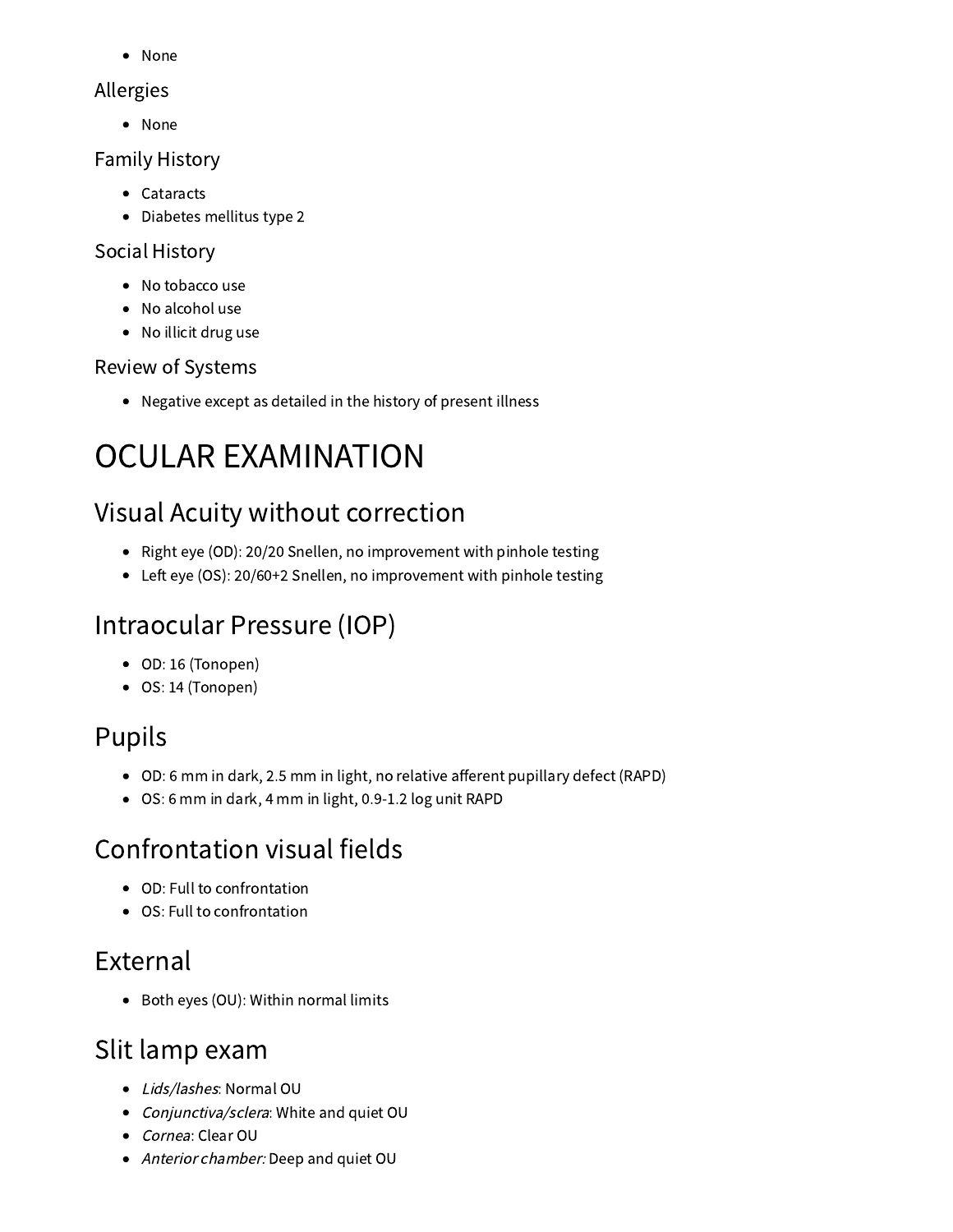- Iris: Normal architecture OU
- Lens: Clear OD, Trace nuclear sclerosis OS

## Dilated fundus examination (DFE)

#### OD

- $\bullet$ Vitreous:Anterior vitreous clear, no posterior vitreous detachment
- Disc: Normal
- Cup-to-disc ratio: 0.45
- Macula: Normal and flat, no exudates or macular edema
- Vessels: Normal course and caliber, no telangiectasias
- Periphery: Normal

#### OS

- Vitreous: 2+ pigmented cell, 2+ flare, mild vitreous heme layered inferiorly  $\bullet$
- Disc: 1/4 disc area of fine, elevated neovascularization. There was grade I disc edema and mild vitreous hemorrhage originating from the optic disc.
- Cup-to-disc ratio: 0.2  $\bullet$
- Macula: 3-4+ lipid in the central and inferior macula in a hemi-star pattern with 3-4+ edema of the central  $\bullet$ and inferior macula, the superior macula was normal. There were no microaneurysms or telangiectasias in macula.
- Periphery: There were diffuse large patches of lipid in the midperiphery. From 3:00-6:00, extending from the ora to just posterior to the equator there were telangiectatic vessels with surrounding retinal edema. There were prominent light bulb lesions at 4:30. At 5:00 at the equator, there was an elevated reddish lesion 3x3x2mm in size with mild overlying vitreous hemorrhage.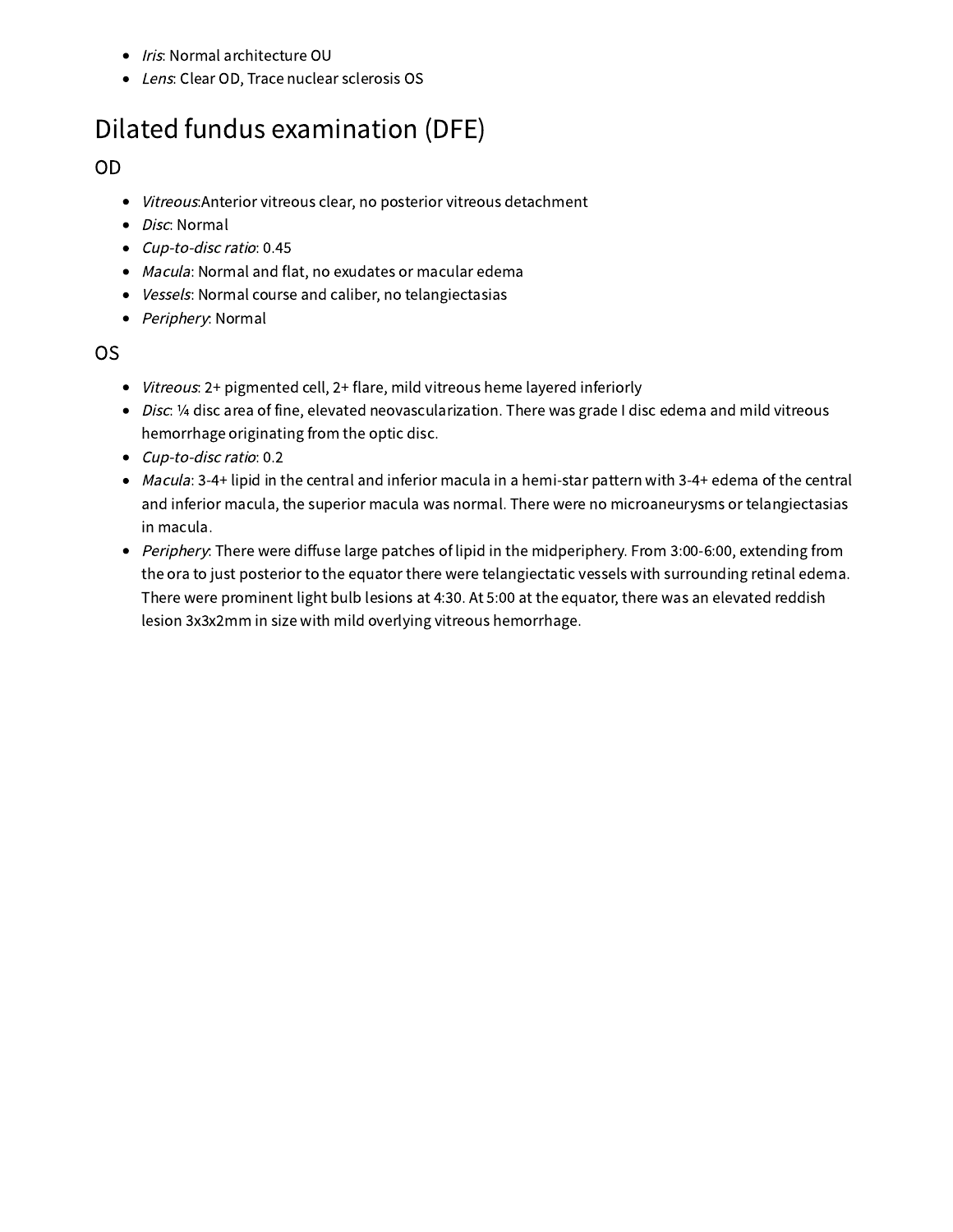

[\(../cases-i/case237/Figure\\_01-LRG.jpg\)](file:///Volumes/Blue/Sites/eyeforum/cases-i/case237/Figure_01-LRG.jpg)

Figure 1: Left eye, Color fundus photo from day of presentation. There was a hazy view due to vitreous *hemorrhage. There were lipid exudates in the central and inferior macula. There were no light-bulb lesions in the macula.*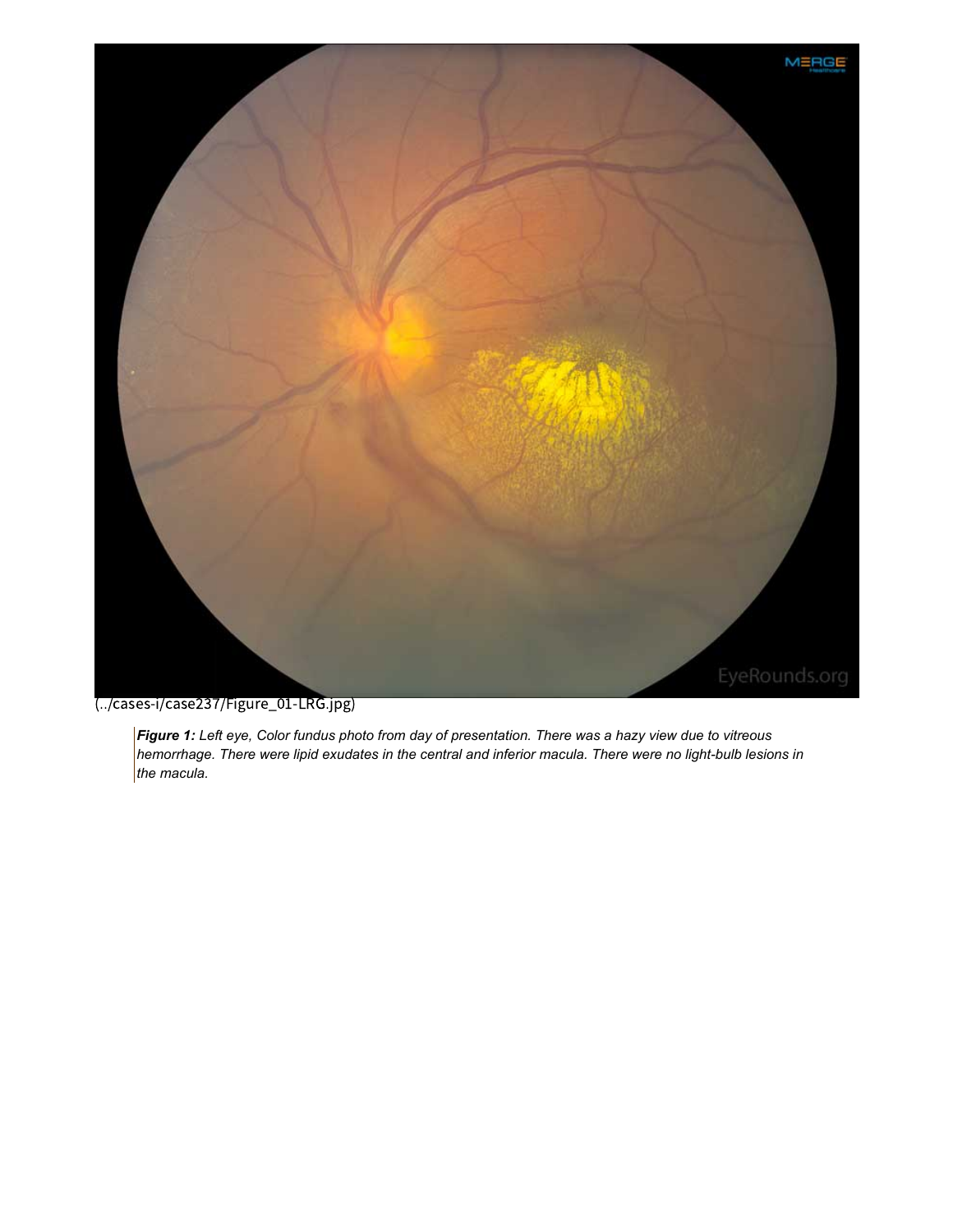

[\(../cases-i/case237/Figure\\_02-LRG.jpg\)](file:///Volumes/Blue/Sites/eyeforum/cases-i/case237/Figure_02-LRG.jpg)

*Figure 2: Left eye, Wide-field color fundus photo from day of presentation. Telangiectatic vessels with exudates and light bulb lesions were seen at 4:30 in the far periphery.*

## Additional testing

After a funduscopic examination was performed, optical coherence tomography of the macula was obtained which showed a neurosensory retinal detachment of the central and inferior macula with lipid exudates in the left eye (figure 3). Fluorescein angiography showed late hyperfluorescence of the disc and numerous leaking telangiectatic vessels in the left eye (figure 4). Given the patient's age, gender, unilateral findings, and clinical findings of telangiectatic "light bulb" aneurysms, a diagnosis of classical Coats disease was made. B-scan echography was also obtained of the elevated lesion, which was found to be consistent with a vasoproliferative tumor (VPT) (figure 5).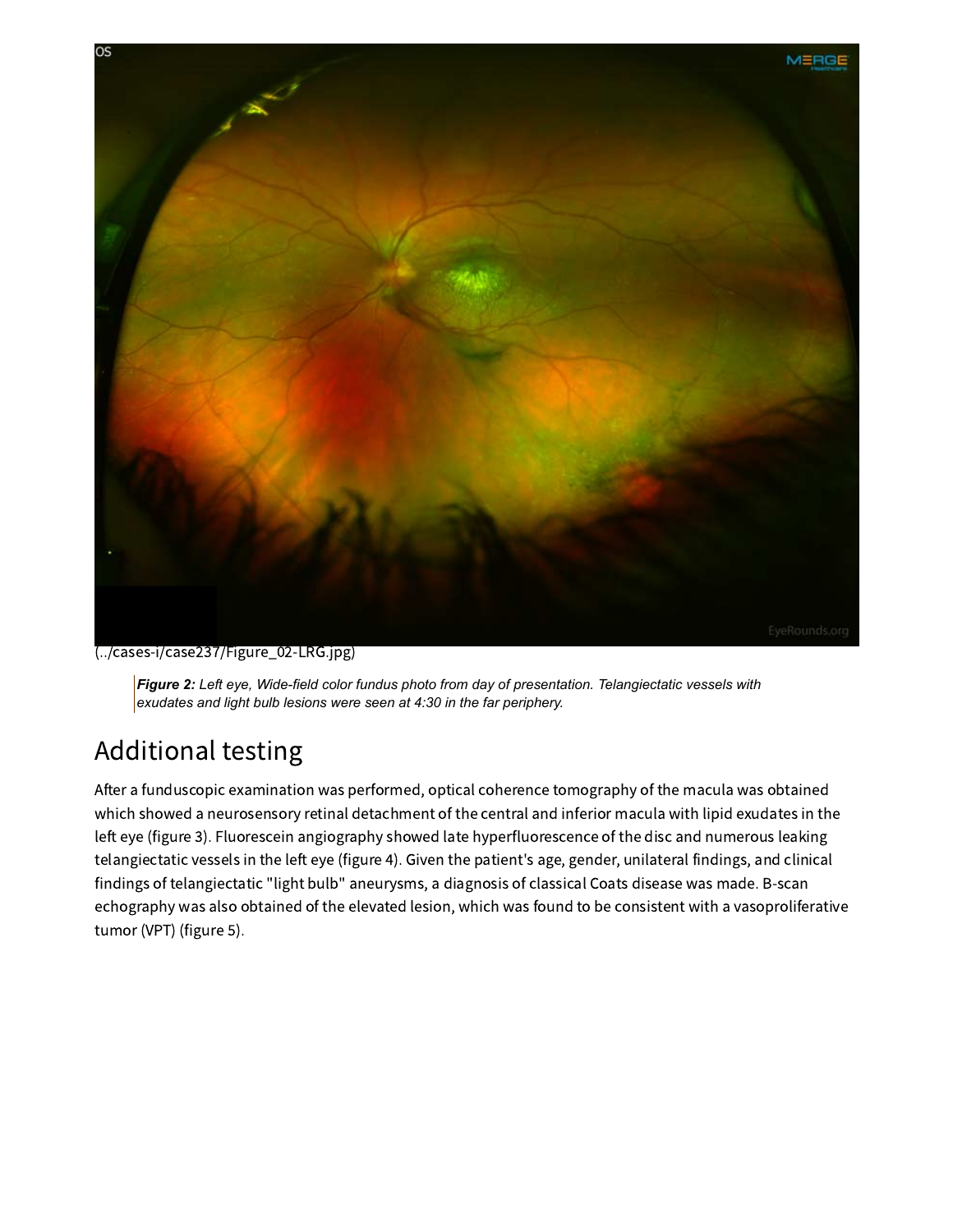IR 30° ART + OCT 30° (8.6 mm) ART (24) Q: 28 [HS]



[\(../cases-i/case237/Figure\\_03-LRG.jpg\)](file:///Volumes/Blue/Sites/eyeforum/cases-i/case237/Figure_03-LRG.jpg)

*Figure 3: Left Eye, Optical coherence tomography (OCT) of the macula. There is a neurosensory detachment of the macula with lipid exudation and vitreous opacities.*



[\(../cases-i/case237/Figure\\_04-LRG.jpg\)](file:///Volumes/Blue/Sites/eyeforum/cases-i/case237/Figure_04-LRG.jpg)

Figure 4: Left Eye, B-scan of elevated peripheral VPT. The lesion was found to have medium to high internal *reflectivity and measured 1.44 mm (height) by 7.8 mm (base).*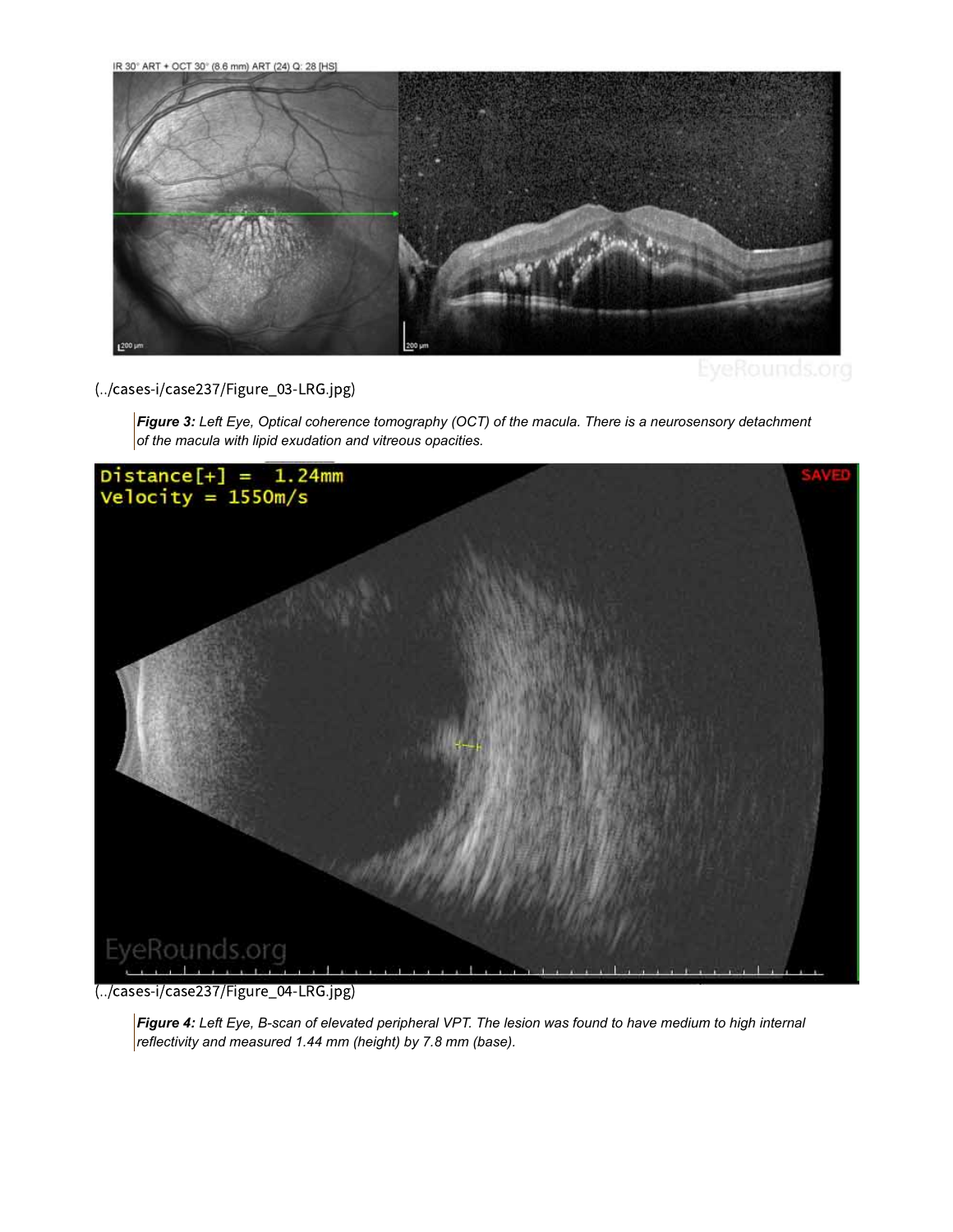

#### [\(../cases-i/case237/Figure\\_05-LRG.jpg\)](file:///Volumes/Blue/Sites/eyeforum/cases-i/case237/Figure_05-LRG.jpg)

*Figure 5: Left Eye, Late phase fluorescein angiography (FA) showing disc hyperfluorescence and late leakage of telangiectatic vessels.*

### Differential Diagnosis

- Coats disease
- Retinoblastoma [\(../atlas/pages/Retinoblastoma/index.htm\)](file:///Volumes/Blue/Sites/eyeforum/atlas/pages/Retinoblastoma/index.htm)
- Persistent fetal vasculature (previously called persistent hyperplastic primary vitreous) [\(../atlas/pages/PFV/index.htm\)](file:///Volumes/Blue/Sites/eyeforum/atlas/pages/PFV/index.htm)
- Pars planitis [\(../atlas/pages/pars-planitis.html\)](file:///Volumes/Blue/Sites/eyeforum/atlas/pages/pars-planitis.html)
- Retinopathy of prematurity
- Ocular toxocariasis [\(../atlas/pages/toxocara/index.htm\)](file:///Volumes/Blue/Sites/eyeforum/atlas/pages/toxocara/index.htm)
- Familial exudative vitreoretinopathy (FEVR) [\(../atlas/pages/FEVR.htm\)](file:///Volumes/Blue/Sites/eyeforum/atlas/pages/FEVR.htm)
- Norrie disease [\(../atlas/pages/Tractional-Retinal-Detachment-in-Norries-disease.html\)](file:///Volumes/Blue/Sites/eyeforum/atlas/pages/Tractional-Retinal-Detachment-in-Norries-disease.html)
- Vasoproliferative tumor
- Fascioscapulohumeral muscular dystrophy (FSHD)
- Metastatic retinitis
- Eales disease
- Leukemia [\(../atlas/pages/leukemic-retinopathy.htm\)](file:///Volumes/Blue/Sites/eyeforum/atlas/pages/leukemic-retinopathy.htm)
- Cavernous retinal hemangioma [\(../atlas/pages/retinal-cavernous-hemangioma.htm\)](file:///Volumes/Blue/Sites/eyeforum/atlas/pages/retinal-cavernous-hemangioma.htm)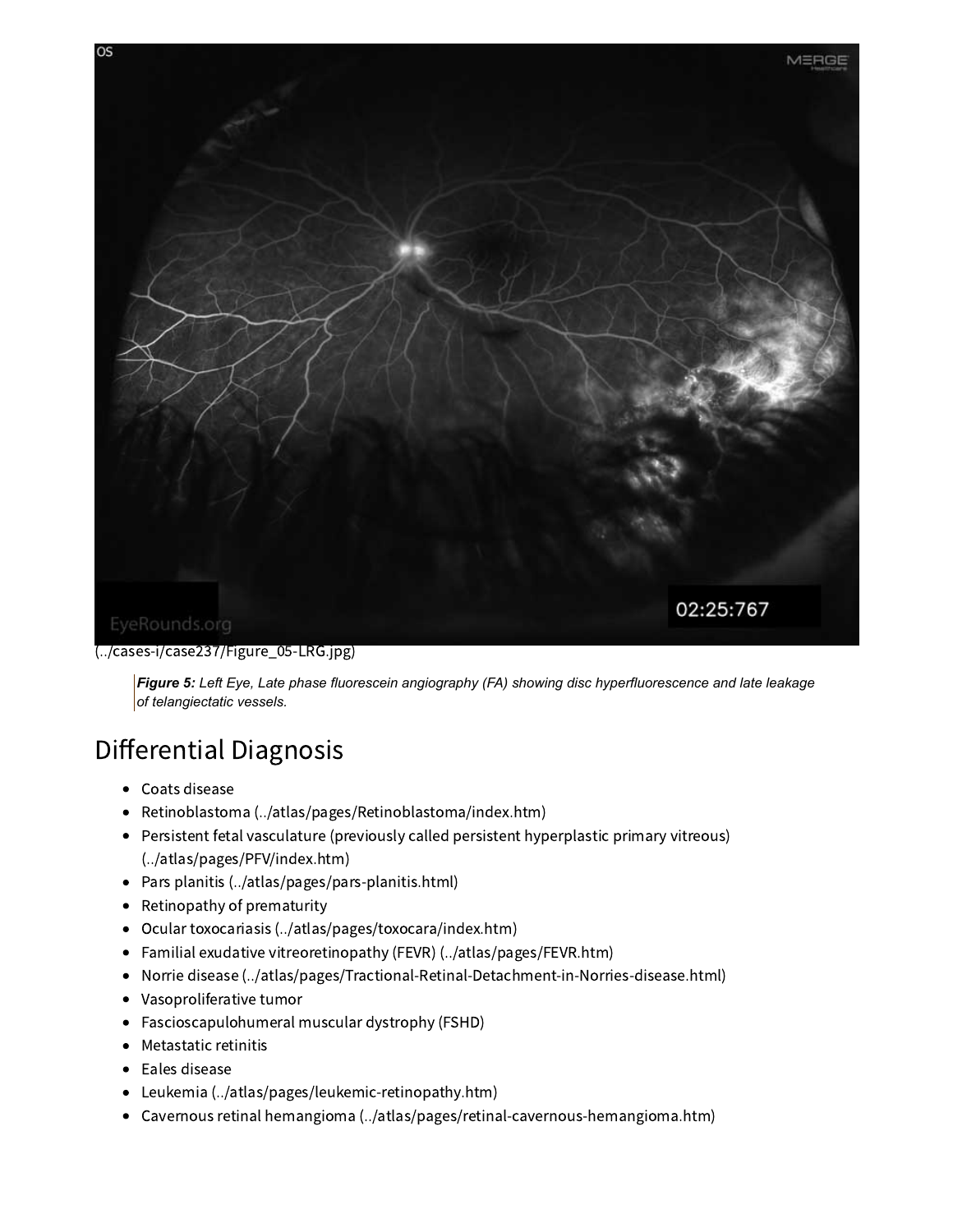# CLINICAL COURSE

The patient elected to proceed with intravitreal injection of bevacizumab that day in clinic. One week later, he underwent focal laser to the retinal telangiectasias inferiorly and to the pseudo-angioma in the left eye. He received several more bevacizumab injections and his vision improved to 20/50 with improvement of his macular edema and lipid exudation (figures 6-7).



[\(../cases-i/case237/Figure\\_06-LRG.jpg\)](file:///Volumes/Blue/Sites/eyeforum/cases-i/case237/Figure_06-LRG.jpg)

*Figure 6: Left Eye, Color fundus photo 5 months after presentation following intravitreal bevacizumab and focal laser.*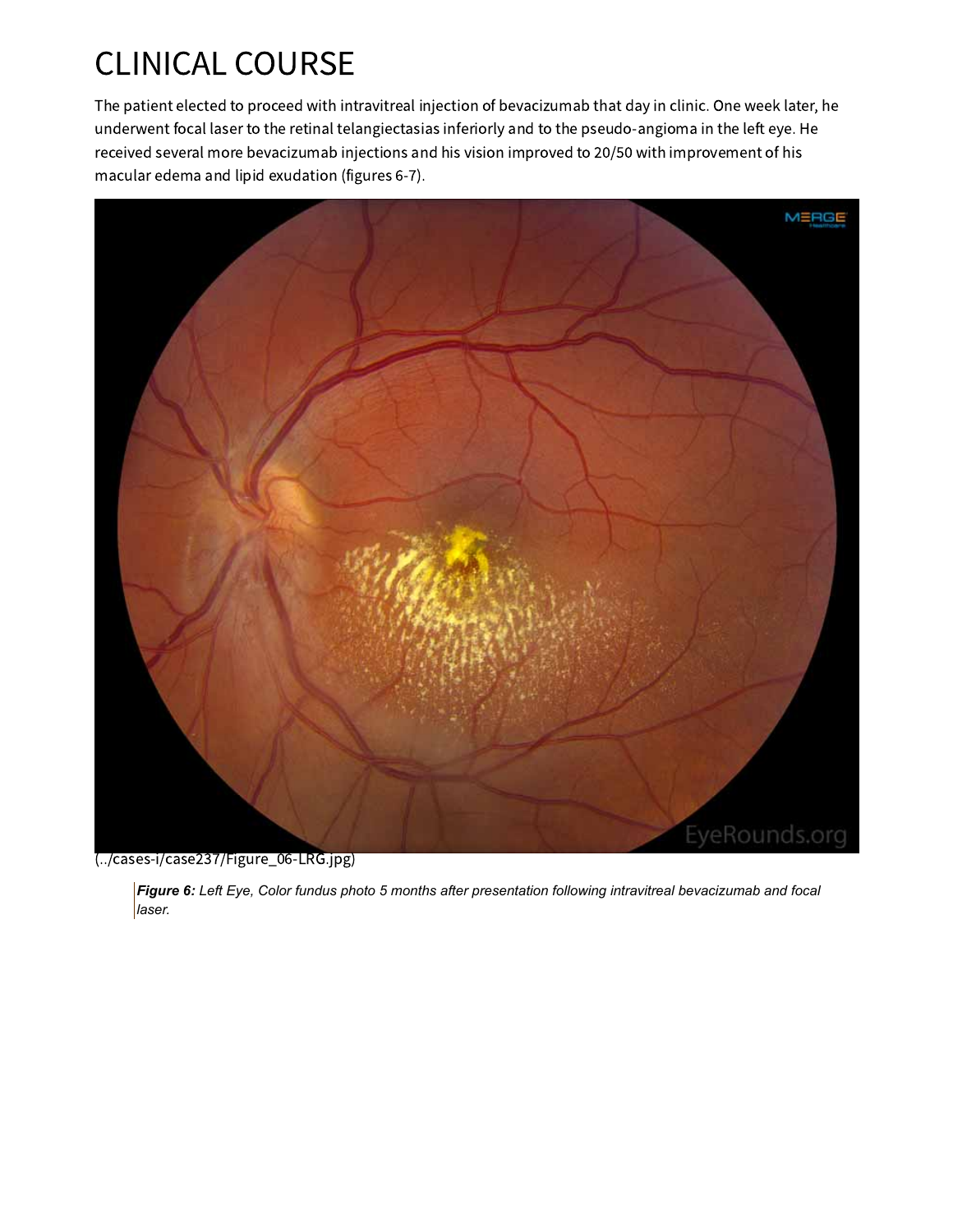

[\(../cases-i/case237/Figure\\_07-LRG.jpg\)](file:///Volumes/Blue/Sites/eyeforum/cases-i/case237/Figure_07-LRG.jpg)

*Figure 7: Left Eye, OCT of the macula 5 months after presentation showing improved macular edema after intravitreal bevacizumab.*

# DIAGNOSIS

Coats Disease

# **DISCUSSION**

## Etiology/Pathophysiology

Coats disease was first described by Dr. George Coats in 1908.[1] The definition of the disease has since been refined by Reese in 1956 [2] and Shields in 2000.[3] It is characterized by unilateral telangiectatic and aneurysmal retinal vessels with intraretinal fluid, subretinal fluid (SRF), and lipid exudation. It is most commonly found in young males although an adult onset form of the disease has been described.[4] Affected eyes can develop outer retinal thickening and total or partial exudative retinal detachment. The subretinal fluid is viscous and laden with lipid crystals. Retinal capillary dropout is seen distal to the telangiectasias and can lead to neovascularization of the disc with increasing severity of ischemia. The pathology is present in the retinal vasculature, which acquires numerous aneurysms that rarely bleed. Histopathology of the involved vessels reveals a loss of endothelial cells and pericytes along with adventitial thickening.[4] This loss of vascular integrity allows for exudation, resulting in the clinical findings. Research has been undertaken to determine the genetic causes of Coats disease. Several genes such as NDP, CRB1, and PANK2 have been implicated in Coats disease, but none have been definitively related. This has led to the suggestion that a somatic mutation may be the cause.[5]

## Signs/Symptoms

Coats disease most commonly presents with a chief complaint of decreased visual acuity (43% of cases). Other presenting signs and symptoms include strabismus (23%), leukocoria (20%), pain (3%), heterochromia (1%), and nystagmus (1%). About 8% of cases are detected on routine ocular examination.[6] Initial signs and symptoms of the disease are largely dependent on the age of the patient. Younger children are more likely to present with leukocoria and strabismus, while older children and adults are more likely to detect and report a decrease in visual acuity.[7] The majority of cases present in the first and second decade of life, with the average age of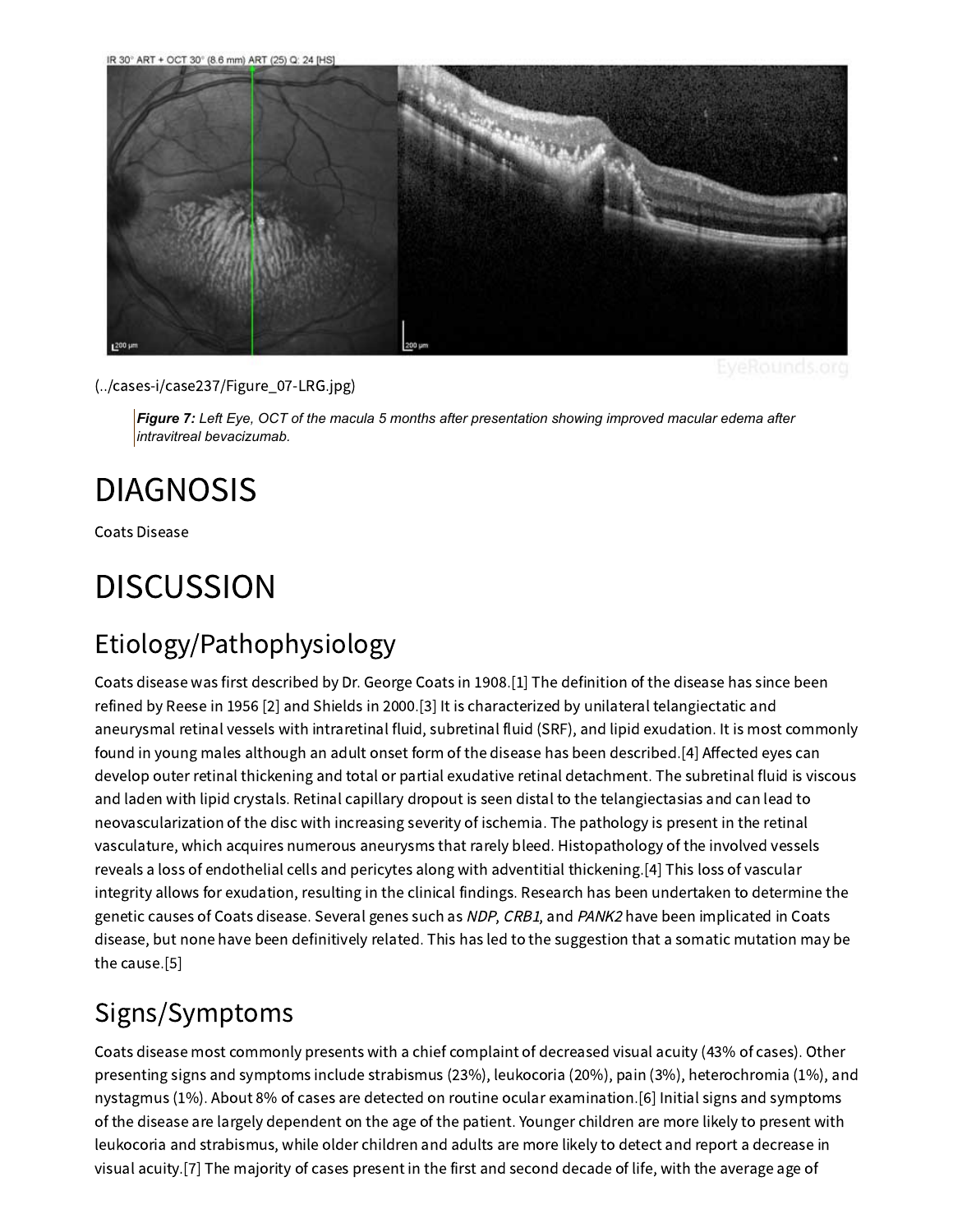presentation occurring around 5 years old. While it has been clearly shown that younger patients present with higher stages of Coats Disease, no studies to date have linked this to a more rapid progression.[6-9] In fact, it has been shown that age of onset is not directly correlated to poorer visual prognosis.[9] (See below for more discussion on prognosis). Unilateral Coats Disease is most common, and has been reported in >90% of patients in some studies. However, a recent study found subtle peripheral vascular abnormalities in the fellow eye in 22 of 32 patients with unilateral Coats disease.[10] The significance of these findings is unclear.

Visual Acuity: The visual acuity at the time of presentation is highly variable and largely dependent on the extent of disease. Poor vision (≤20/200 VA or comparable) at the time of initial presentation has been shown to occur 44-88% of the time.[6-9]

Anterior Segment: The anterior chamber is normal in about 90% of eyes. However, findings may include cataract (8%), iris neovascularization (4-8%), shallow anterior chamber (4%), cholesterol in the anterior chamber (3%), or megalocornea (2%). Leukocoria has been shown to occur in 20-24% of cases.[6,7]

Dilated Fundus Exam: By definition, all affected eyes will have telangiectasia.[1,2] Other findings include intraretinal exudation (99% of cases), partial exudative retinal detachment (31%), total exudative retinal detachment (47%), retinal hemorrhage (13%), retinal macrocyst (11%), vasoproliferative tumor (6%), optic disc neovascularization (2%), retinal neovascularization (1%), and vitreous hemorrhage.[6]

Currently, no significant correlations have been shown regarding family history, past medical history (including birth and pregnancy history), and systemic signs or symptoms.

## Testing/Laboratory work-up

It is typically unnecessary to pursue a laboratory evaluation, as Coats disease is primarily a clinical diagnosis.

## Imaging

Numerous imaging modalities have been described and have proven useful in the diagnosis and management of Coats disease. Fluorescein angiography is often quite helpful. This can demonstrate classic findings including telangiectasias and aneurysms, early and progressive vessel leakage, capillary dropout with peripheral areas of non-perfusion, and neovascularization of the disc.[1] Echography can be used to help differentiate lesions from retinoblastoma and can also help to further characterize the type of retinal detachment.[1] Optical coherence tomography can show exudation and neurosensory detachment of the retina. Fine needle aspiration is not recommended and is contraindicated in the presence of total RD or retinoblastoma.

In their review of Coats disease, Ghorbanian and Jaulim explained the usefulness of other imaging modalities such as CT and MRI. When trying to differentiate between advanced Coats disease and retinoblastoma, MRI is superior as it allows for clearer differentiation between subretinal exudation and a solid mass.[11] Also, while intraocular calcifications are a manifestation of retinoblastoma, boney formation has also been seen in cases of Coats disease and therefore this finding should not be used as a means of differentiation.[12] The exudates seen in Coats Disease will be hyperintense on both T1-weighted and T2-weighted MRI images.[12]

## Treatment/Management/Guidelines

It is beneficial to classify the severity of the disease, as this will affect further management and prognosis. Shields et al. stratified the disease into 5 main stages with further substaging (Table 1). Their study showed that after appropriate therapy, the final visual acuity was worse than 20/200 in 0% of patients with stage 1 disease, 53% for stage 2, 74% for stage 3, and 100% for stage 4 and 5.[3] This data should be used to guide counseling sessions and help frame patient and family expectations and goals. The main purpose of management is to reduce retinal telangiectasias and eliminate exudation.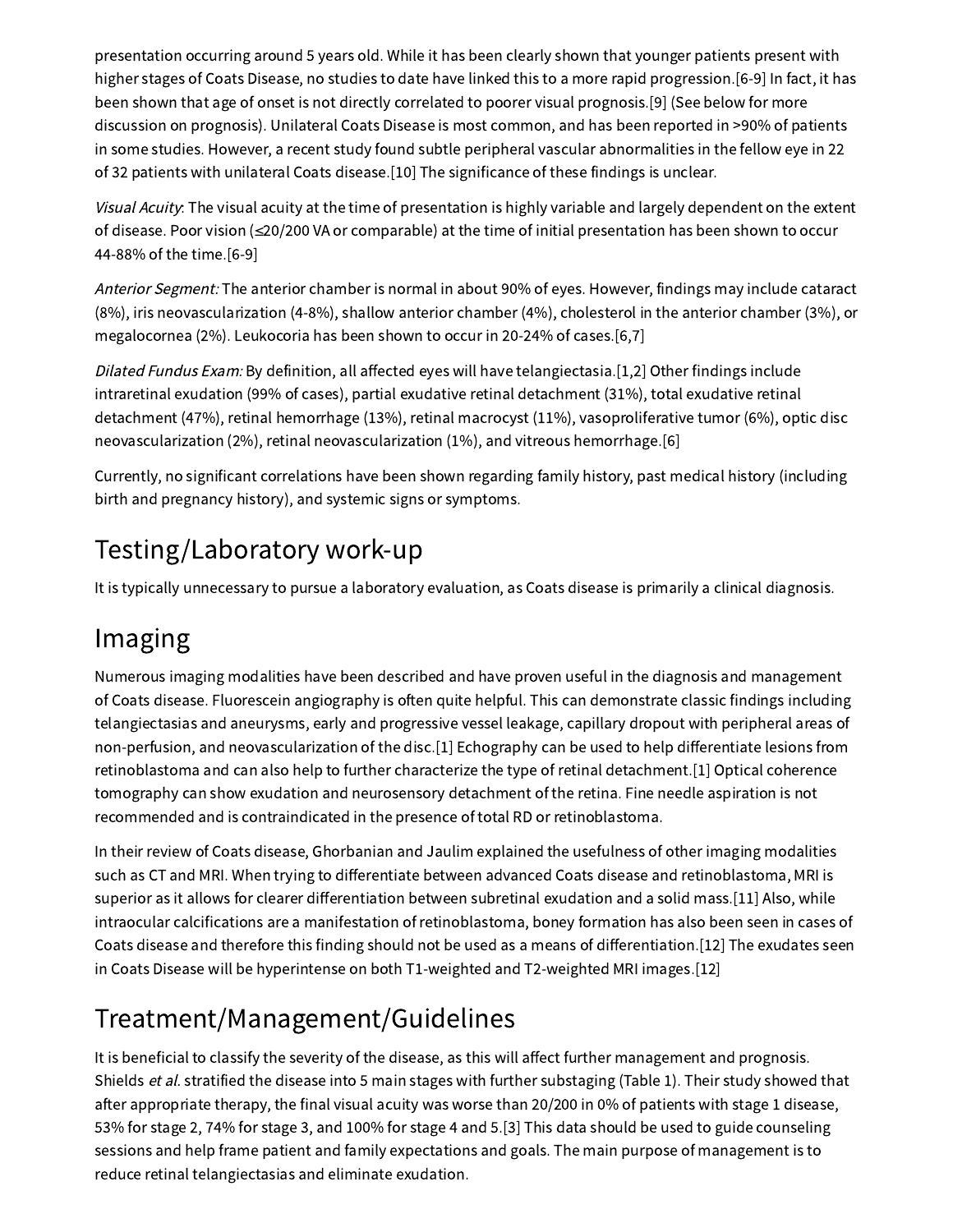| <b>Stage</b> | <b>Clinical Findings</b>                            |
|--------------|-----------------------------------------------------|
| Stage 1      | Retinal telangiectasia only                         |
| Stage 2a     | Telangiectasia and extrafoveal exudation            |
| Stage 2b     | Telangiectasia and foveal exudation                 |
| Stage 3a1    | Subtotal, extrafoveal, exudative retinal detachment |
| Stage 3a2    | Subtotal, foveal, exudative retinal detachment      |
| Stave 3b     | Total exudative retinal detachment                  |
| Stage 4      | Total retinal detachment and glaucoma               |
| Stage 5      | Advanced end-stage disease                          |

Table 1: The Clinical Stages of Coats Disease [3]

Observation: Clinical observation is recommended for stage 1 and stage 5 disease. Shields et al. showed that Stage 1 disease (telangiectasia with no exudation) that is not threatening vision should simply be observed, as progression is not always imminent.[3] Observation has also been utilized in cases where regaining any vision was highly unlikely. In such cases, enucleation was required in ~20% of cases due to painful secondary glaucoma.[3]

Laser photocoagulation: Laser photocoagulation via indirect ophthalmoscopy is the first-line treatment for Coats disease.[13,14] The goal of laser photocoagulation is to cauterize affected retinal vasculature.[15] While direct treatment to the telangiectatic vessels is the primary mechanism, additionally treating the areas surrounding exudation to act as a barrier has also been described.[13] Argon (most common), Diode, and FD-YAG lasers have all been used.[13]

Cryotherapy: Historically, cryotherapy was the first-line treatment for Coats disease.[3] Now, it's use is typically limited as an adjuvant to laser photocoagulation in more advanced cases when exudation is too thick for laser penetration.[13,16] When utilized as a treatment modality, a double freeze-thaw method is generally used.

Vitreoretinal Surgery: In advanced stage disease unable to be managed with laser photocoagulation or cryotherapy, surgery may be necessary. Methods such as vitrectomy, posterior retinotomy, intraocular silicone or gas use, scleral buckling, and newer minimally invasive techniques have all been described.[17]

Triamcinolone: Intravitreal triamcinolone injection has been shown to reduce subretinal fluid and macular exudates in some studies.[16,18-20] This can facilitate future treatment with laser photocoagulation or cryotherapy. However, due to the common side effects of cataract formation and ocular hypertension, its use is limited.[18] The combination of triamcinolone and cryotherapy has been reported to be associated with inoperable rhegmatogenous retinal detachments and proliferative vitreo-retinopathy.[16]

Anti-VEGF agents: VEGF is increased in the aqueous and vitreous humor of patients with Coats disease.[21] Since 2007, there have been numerous case reports of intravitreal injection of anti-VEGF agents decreasing subretinal fluid.[11,22] Vitreoretinal fibrosis and traction retinal detachments have been reported following anti-VEGF therapy, so some authors have recommended that the use of injection therapy should be limited to more severe cases in which a decrease in subretinal fluid would aid laser or cryotherapy.[23,24] Ruling out retinoblastoma is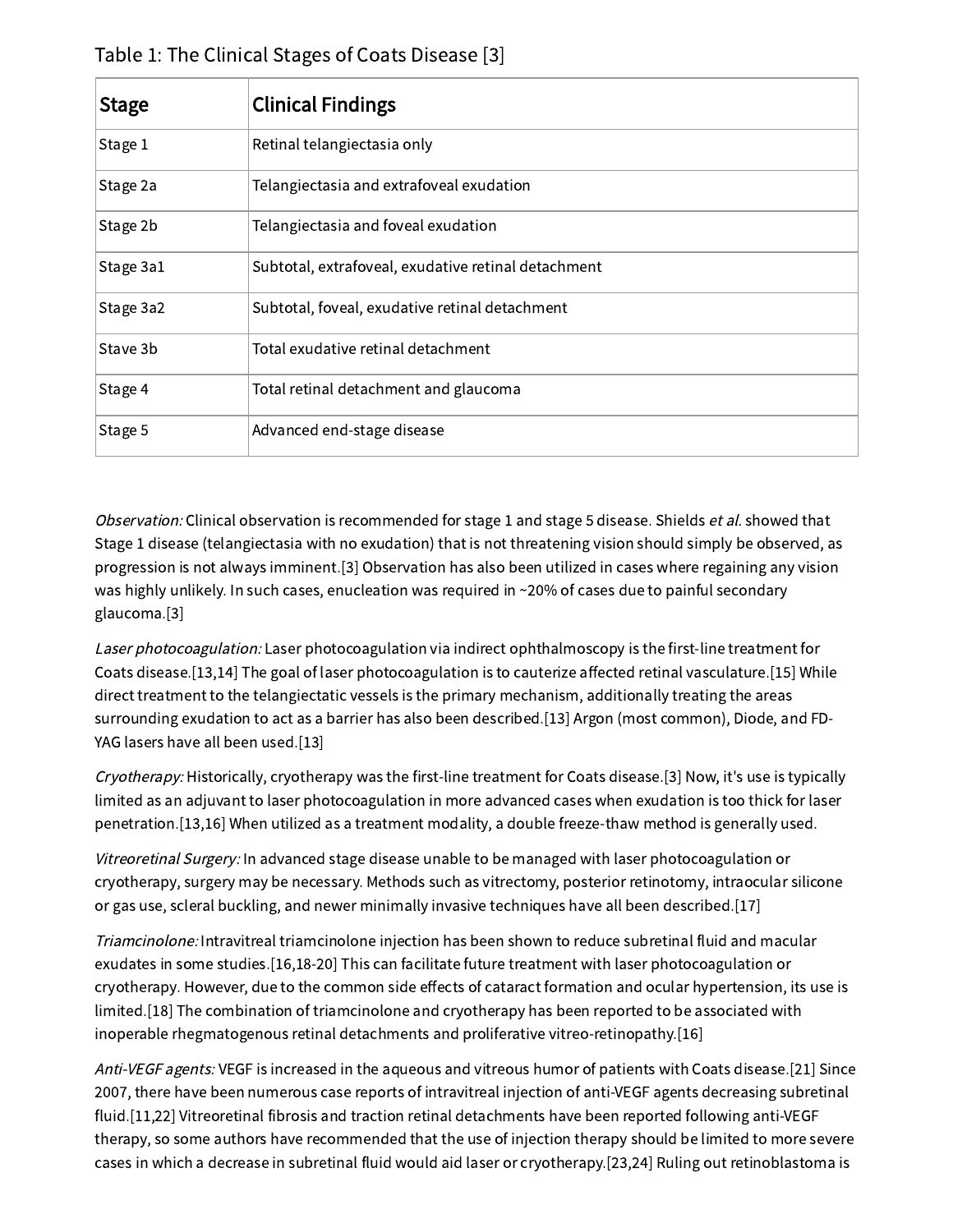crucial prior to injection as treatment in such an eye could result in cancer spread. Diffuse unilateral retinoblastoma can present with an exudative retinal detachment without a calcified mass, making this differentiation challenging.

Enucleation: With advances in treatment and methods to rule out retinoblastoma, enucleation is becoming less common. However, it is still utilized in end stage disease in which secondary glaucoma has resulted in a blind, painful eye.

## Complications/Sequelae

Intraretinal/Subretinal exudation, retinal detachment (typically worse in younger patients), retinal hemorrhage, vitreous hemorrhage, neovascularization of retina and/or disc, neovascular glaucoma, anterior chamber cholesterolosis, cataracts, uveitis, phthisis

### Prognosis

The visual prognosis is directly linked to the stage of disease at the time of presentation.[3,9,25] Involvement of the fovea (exudation and/or detachment) and the presence and extent of retinal detachment have been linked to poorer visual prognosis. The key to better prognosis is earlier detection, which yields earlier treatment.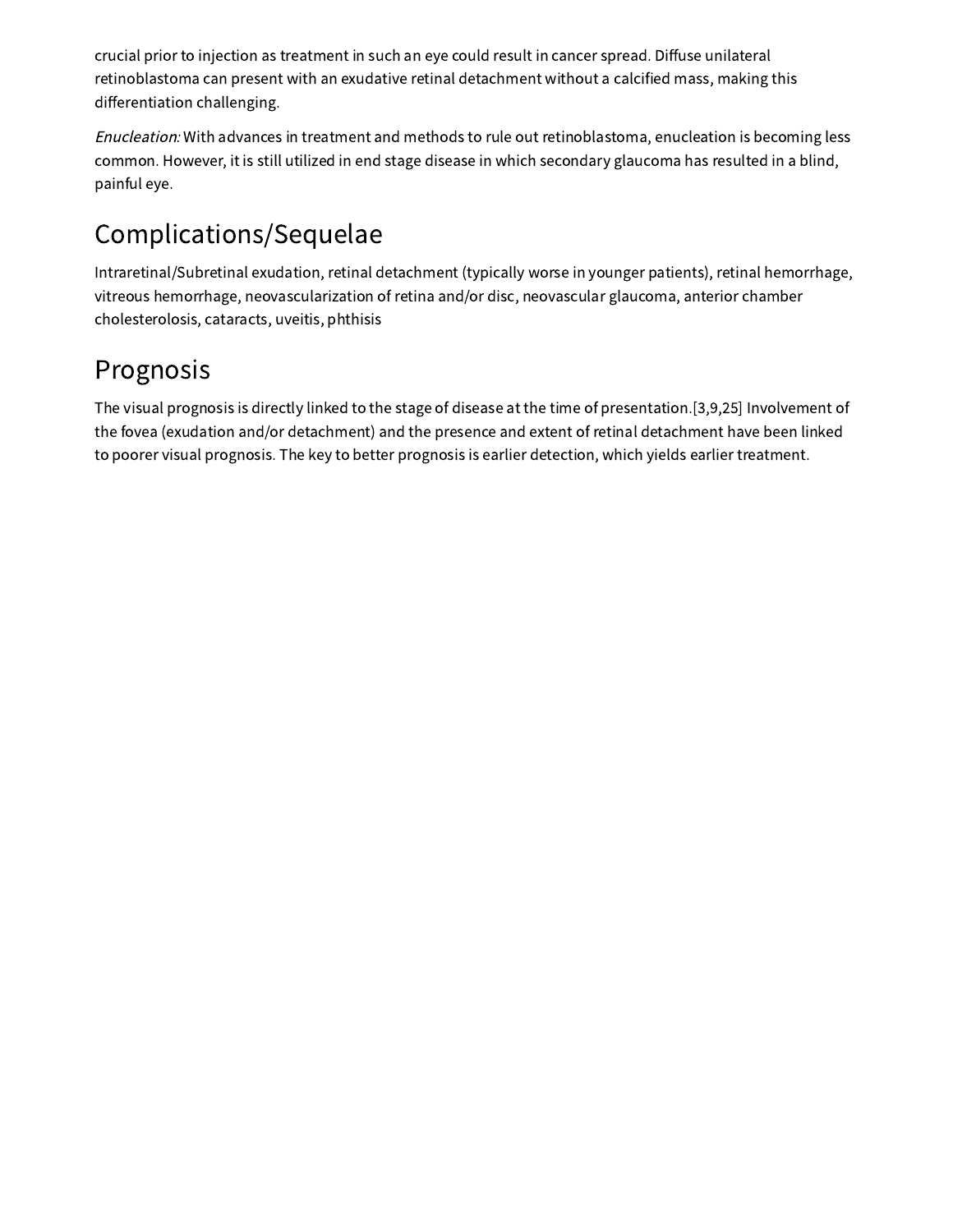## ETIOLOGY/EPIDEMIOLOGY

- Incidence: Estimated 0.09 cases per 100,000 [7]
- Sex: Male predominance (75-85% of cases) [6,7]
- Race: No racial preference [6]
- Age (at time of presentation): 1st and 2nd decades of life most common age at presentation (median age 5-8 years old), but can present at any age [6,7,26,27]
- Laterality: Unilateral (bilateral cases, while rare, have been noted and generally have minimal findings in the fellow eye) [6,26,27]

## SIGNS

#### Systemic

Not associated with any systemic signs

#### Gross findings

- Decreased visual acuity
- Strabismus
- Leukocoria
- Heterochromia iridum (secondary to iris neovascularization)
- Nystagmus

#### DFE

- Telangiectasia
- Intraretinal exudation
- Exudative retinal detachment
- Retinal hemorrhage
- Retinal macrocyst
- Vasoproliferative tumor
- Optic disc neovascularization
- Retinal neovascularization
- Vitreous hemorrhage

#### FA

- Telangiectasias
- Light bulb Aneurysms
- Early and progressive vessel leakage
- Capillary dropout
- Areas of non-perfusion in periphery

## PRESENTATION

- Young male with painless unilateral decrease in vision
- Commonly presents with leukocoria or strabismus [3]
- Common complaints consistent with RD symptoms

## TREATMENT/MANAGEMENT

- Focal laser photocoagulation via indirect ophthalmoscopy of affected vessels is the firstline treatment for Coats Disease.
- Cryotherapy was the historical first-line treatment, but can still be used.
- Eyes that contain SRF and increased central macular thickness have been shown to benefit from anti-VEGF injections.[11,22]
- Vitrectomy with membranectomy and internal drainage of SRF is effective with severe exudative or tractional RD.
- Enucleation is appropriate in painful eyes with very low or no vision potential.[3]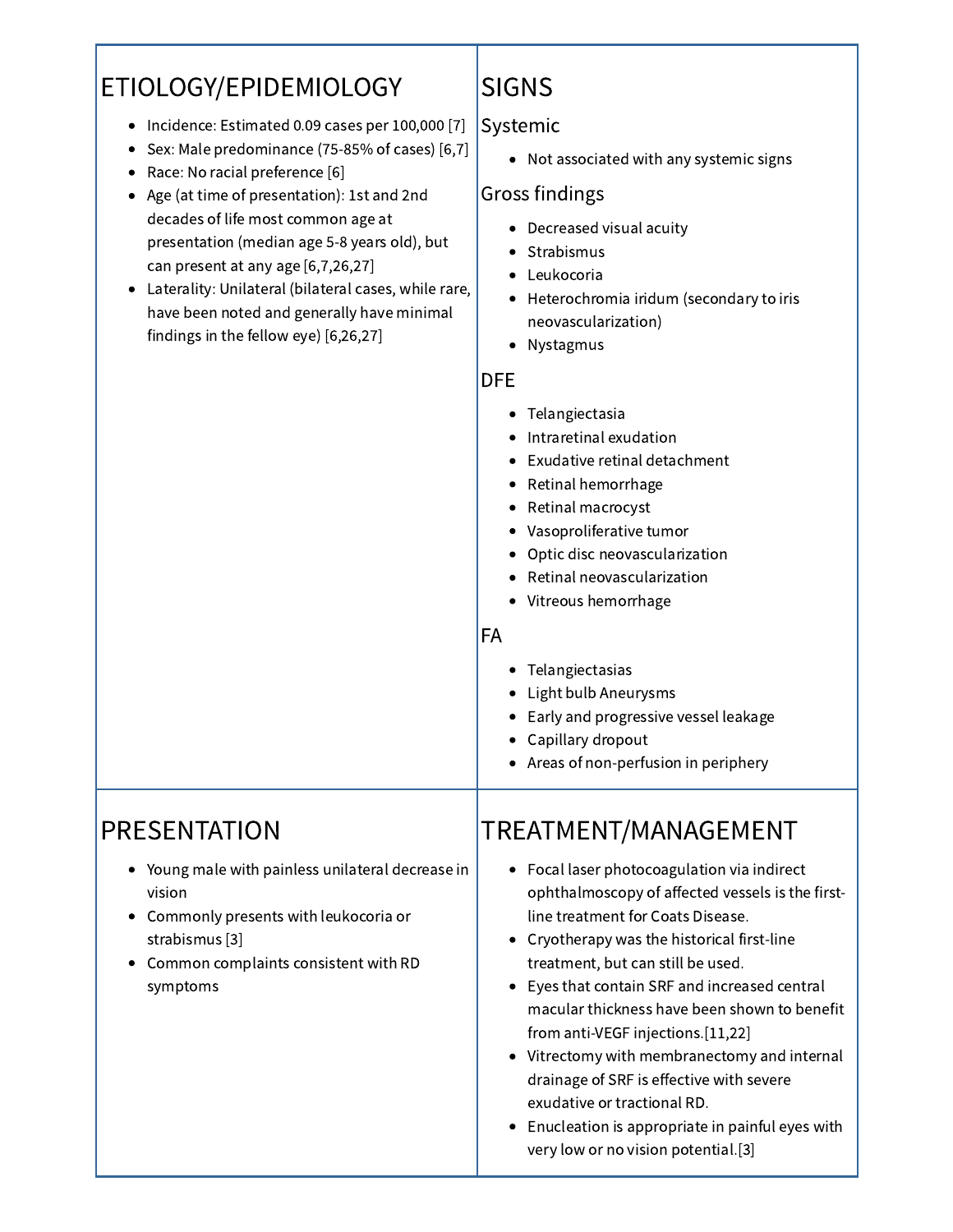# References

- 1. Coats G. Forms of retinal diseases with massive exudation. Graefes Arhiv für Ophthalmologie 1912;17:440-525
- 2. Reese AB. Telangiectasis of the retina and Coats' disease: the Eleventh Sanford R. Gifford Lecture. Am J Ophthalmol 1956;42(1):1-8. [PMID 13339898]
- 3. Shields JA, Shields CL, Honavar SG, Demirci H, Cater J. Classification and management of Coats disease: the 2000 Proctor Lecture. Am <sup>J</sup> Ophthalmol 2001;131(5):572-583. [PMID 11336931]
- 4. Grosso A, Pellegrini M, Cereda MG, Panico C, Staurenghi G, Sigler EJ. Pearls and pitfalls in diagnosis and management of coats disease. Retina 2015;35(4):614-623. [PMID 25811949]
- 5. Sigler EJ, Randolph JC, Calzada JI, Wilson MW, Haik BG. Current management of Coats disease. Surv Ophthalmol 2014;59(1):30-46. [PMID 24138893]
- 6. Shields JA, Shields CL, Honavar SG, Demirci H. Clinical variations and complications of Coats disease in 150 cases: the 2000 Sanford Gifford Memorial Lecture. Am <sup>J</sup> Ophthalmol 2001;131(5):561-571. [PMID 11336930]
- 7. Morris B, Foot B, Mulvihill A. A population-based study of Coats disease in the United Kingdom I: epidemiology and clinical features at diagnosis. Eye (Lond) 2010;24(12):1797-1801. [PMID 20865031]
- 8. Cahill M, O'Keefe M, Acheson R, Mulvihill A, Wallace D, Mooney D. Classification of the spectrum of Coats' disease as subtypes of idiopathic retinal telangiectasis with exudation. Acta Ophthalmol Scand 2001;79(6):596-602. [PMID 11782226]
- 9. Budning AS, Heon E, Gallie BL. Visual prognosis of Coats' disease. <sup>J</sup> AAPOS 1998;2(6):356-359. [PMID 10532724]
- 10. Blair MP, Ulrich JN, Elizabeth Hartnett M, Shapiro MJ. Peripheral retinal nonperfusion in fellow eyes in coats disease. Retina 2013;33(8):1694-1699. [PMID 23974953]
- 11. Ghorbanian S, Jaulim A, Chatziralli IP. Diagnosis and treatment of coats' disease: a review of the literature. Ophthalmologica 2012;227(4):175-182. [PMID 22440929]
- 12. Eisenberg L, Castillo M, Kwock L, Mukherji SK, Wallace DK. Proton MR spectroscopy in Coats disease. AJNR Am J Neuroradiol 1997;18(4):727-729. [PMID 9127038]
- 13. Mulvihill A, Morris B. A population-based study of Coats disease in the United Kingdom II: investigation, treatment, and outcomes. Eye (Lond) 2010;24(12):1802-1807. [PMID 20865028]
- 14. Schefler AC, Berrocal AM, Murray TG. Advanced Coats' disease. Management with repetitive aggressive laser ablation therapy. Retina 2008;28(3 Suppl):S38-41. [PMID 18317343]
- 15. Spitznas M, Joussen F, Wessing A. Treatment of Coats' disease with photocoagulation. Albrecht Von Graefes Arch Klin Exp Ophthalmol 1976;199(1):31-37. [PMID 1083682]
- 16. Bergstrom CS, Hubbard GB, 3rd. Combination intravitreal triamcinolone injection and cryotherapy for exudative retinal detachments in severe Coats disease. Retina 2008;28(3 Suppl):S33-37. [PMID 18317342]
- 17. Adam RS, Kertes PJ, Lam WC. Observations on the management of Coats' disease: less is more. Br J Ophthalmol 2007;91(3):303-306. [PMID 17020897]
- 18. Othman IS, Moussa M, Bouhaimed M. Management of lipid exudates in Coats disease by adjuvant intravitreal triamcinolone: effects and complications. Br J Ophthalmol 2010;94(5):606-610. [PMID 19955197]
- 19. Böhm MR, Uhlig CE. Use of intravitreal triamcinolone and bevacizumab in Coats' disease with central macular edema. Graefes Arch Clin Exp Ophthalmol 2011;249(7):1099-1101. [PMID 21318335]
- 20. Jonas JB. Intravitreal triamcinolone acetonide as treatment for extensive exudative retinal detachment. Br J Ophthalmol 2004;88(4):587-588. [PMID 15031187]
- 21. He YG, Wang H, Zhao B, Lee J, Bahl D, McCluskey J. Elevated vascular endothelial growth factor level in Coats' disease and possible therapeutic role of bevacizumab. Graefes Arch Clin Exp Ophthalmol 2010;248(10):1519-1521. [PMID 20379736]
- 22. Sun Y, Jain A, Moshfeghi DM. Elevated vascular endothelial growth factor levels in Coats disease: rapid response to pegaptanib sodium. Graefes Arch Clin Exp Ophthalmol 2007;245(9):1387-1388. [PMID 17342503]
- 23. Ray R, Barañano DE, Hubbard GB. Treatment of Coats' disease with intravitreal bevacizumab. Br J Ophthalmol 2013;97(3):272-277. [PMID 23269680]
- 24. Ramasubramanian A, Shields CL. Bevacizumab for Coats' disease with exudative retinal detachment and risk of vitreoretinal traction. Br <sup>J</sup> Ophthalmol 2012;96(3):356-359. [PMID 21653215]